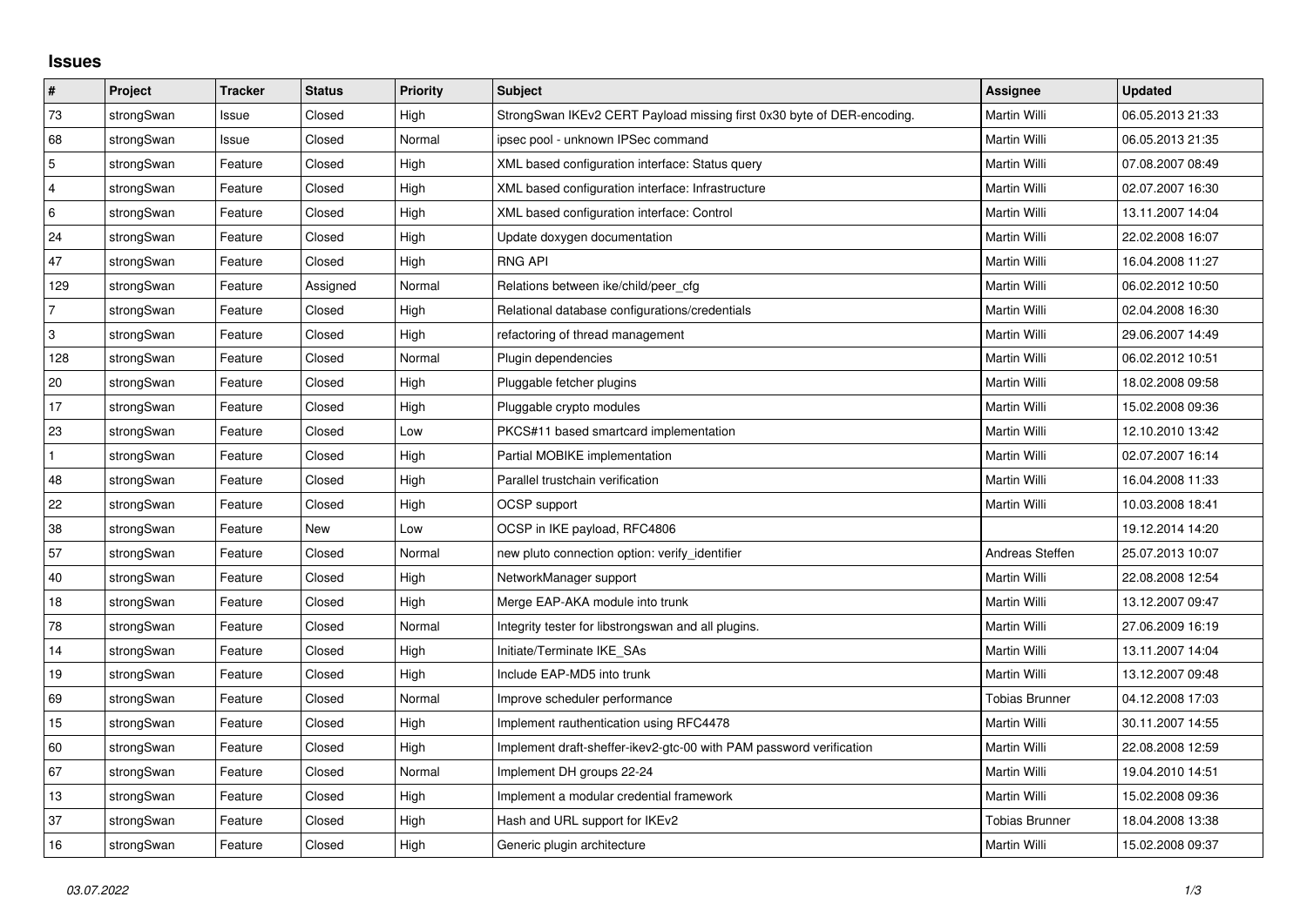| $\vert$ #      | Project    | <b>Tracker</b> | <b>Status</b> | Priority | <b>Subject</b>                                                     | <b>Assignee</b>       | <b>Updated</b>   |
|----------------|------------|----------------|---------------|----------|--------------------------------------------------------------------|-----------------------|------------------|
| 54             | strongSwan | Feature        | Closed        | High     | <b>EAP-Identity Server functionality</b>                           | Martin Willi          | 22.08.2008 12:55 |
| 46             | strongSwan | Feature        | Closed        | High     | DNS resolving for hosts in ike_cfg                                 | Martin Willi          | 09.06.2008 09:34 |
| 100            | strongSwan | Feature        | Closed        | Normal   | Derive traffic selectors from authentication process               | Martin Willi          | 23.07.2010 16:53 |
| 76             | strongSwan | Feature        | Closed        | Normal   | crypto test framework                                              | Martin Willi          | 12.06.2009 11:31 |
| 21             | strongSwan | Feature        | Closed        | High     | CRL support                                                        | Martin Willi          | 10.03.2008 18:40 |
| 27             | strongSwan | Feature        | Closed        | High     | Create a database API                                              | Martin Willi          | 19.02.2008 15:16 |
| 39             | strongSwan | Feature        | Rejected      | High     | Configuration support in Manager                                   | Martin Willi          | 04.07.2014 11:07 |
| $\overline{c}$ | strongSwan | Feature        | Closed        | High     | Complete MOBIKE support                                            | Martin Willi          | 31.10.2007 10:30 |
| 41             | strongSwan | Feature        | Closed        | High     | CFG attribute provider framework                                   | Martin Willi          | 16.04.2008 11:24 |
| 42             | strongSwan | Feature        | Closed        | High     | CFG attribute handler framework                                    | Martin Willi          | 28.04.2009 10:23 |
| 30             | strongSwan | Feature        | Closed        | High     | Certificate caching                                                | Martin Willi          | 02.04.2008 14:50 |
| 25             | strongSwan | Feature        | Closed        | High     | alternative crypto implementation                                  | <b>Martin Willi</b>   | 31.05.2008 09:49 |
| 59             | strongSwan | Feature        | Closed        | High     | Add additinal signal dependent parameter to bus                    | Martin Willi          | 29.07.2008 11:04 |
| 79             | strongSwan | <b>Bug</b>     | Closed        | High     | Windows 7 sometimes fails to verify RSA signatures done by gcrypt  | Martin Willi          | 30.06.2009 12:22 |
| 61             | strongSwan | Bug            | Closed        | High     | When recovering from DPD, firewall rules aren't added as necessary | Andreas Steffen       | 06.05.2013 21:43 |
| 36             | strongSwan | <b>Bug</b>     | Closed        | High     | strongswan-4.2.0 does not compile with uclibc                      | Martin Willi          | 04.04.2008 13:51 |
| 49             | strongSwan | <b>Bug</b>     | Closed        | High     | starter log directly to terminal                                   | Martin Willi          | 30.04.2009 10:18 |
| 11             | strongSwan | Bug            | Closed        | High     | Show IKE_SA status overview                                        | Martin Willi          | 31.10.2007 10:29 |
| 53             | strongSwan | <b>Bug</b>     | Closed        | Normal   | Printf handler for proposal t                                      | Martin Willi          | 12.06.2008 14:23 |
| 26             | strongSwan | <b>Bug</b>     | Closed        | High     | Port all tools to new crypto/credential APIs                       | Martin Willi          | 21.03.2008 18:04 |
| 50             | strongSwan | <b>Bug</b>     | Closed        | High     | plutostderrlog option missing                                      | Martin Willi          | 11.05.2008 10:10 |
| 58             | strongSwan | <b>Bug</b>     | Closed        | Normal   | Please fix bashism in /src/ipsec/ipsec.in                          | Martin Willi          | 16.07.2008 09:08 |
| 66             | strongSwan | Bug            | Closed        | Normal   | patch for alignment buffer on xscale ARM processor                 | Martin Willi          | 14.11.2008 15:35 |
| 214            | strongSwan | <b>Bug</b>     | Closed        | Normal   | OS X lacks sem timedwait                                           | Martin Willi          | 20.08.2012 17:22 |
| 56             | strongSwan | <b>Bug</b>     | Closed        | High     | New interface for EAP-SIM backend                                  | Martin Willi          | 24.10.2008 10:23 |
| 44             | strongSwan | <b>Bug</b>     | Closed        | Normal   | multiple copies of ca certificate in cache                         |                       | 07.04.2008 10:51 |
| 64             | strongSwan | Bug            | Closed        | High     | MOBIKE with changed NAT mappings                                   | Martin Willi          | 08.10.2008 14:21 |
| $\,$ 8 $\,$    | strongSwan | Bug            | Closed        | Urgent   | MOBIKE selects disappearing IPv6 address                           | Martin Willi          | 05.07.2007 09:03 |
| 43             | strongSwan | Bug            | Closed        | High     | missing certificate_identity in SQL database causes segfault       | Martin Willi          | 07.04.2008 10:08 |
| 52             | strongSwan | Bug            | Closed        | High     | Migrate ESP sequence number in update_sa                           | <b>Tobias Brunner</b> | 25.06.2008 08:40 |
| 65             | strongSwan | Bug            | Closed        | High     | Many UML tests fail                                                | Andreas Steffen       | 07.10.2008 07:09 |
| 70             | strongSwan | Bug            | Closed        | High     | IP <sub>v6</sub>                                                   | Andreas Steffen       | 21.02.2009 11:09 |
| 71             | strongSwan | <b>Bug</b>     | Closed        | High     | Improved Acquire handling                                          | Martin Willi          | 20.05.2009 11:54 |